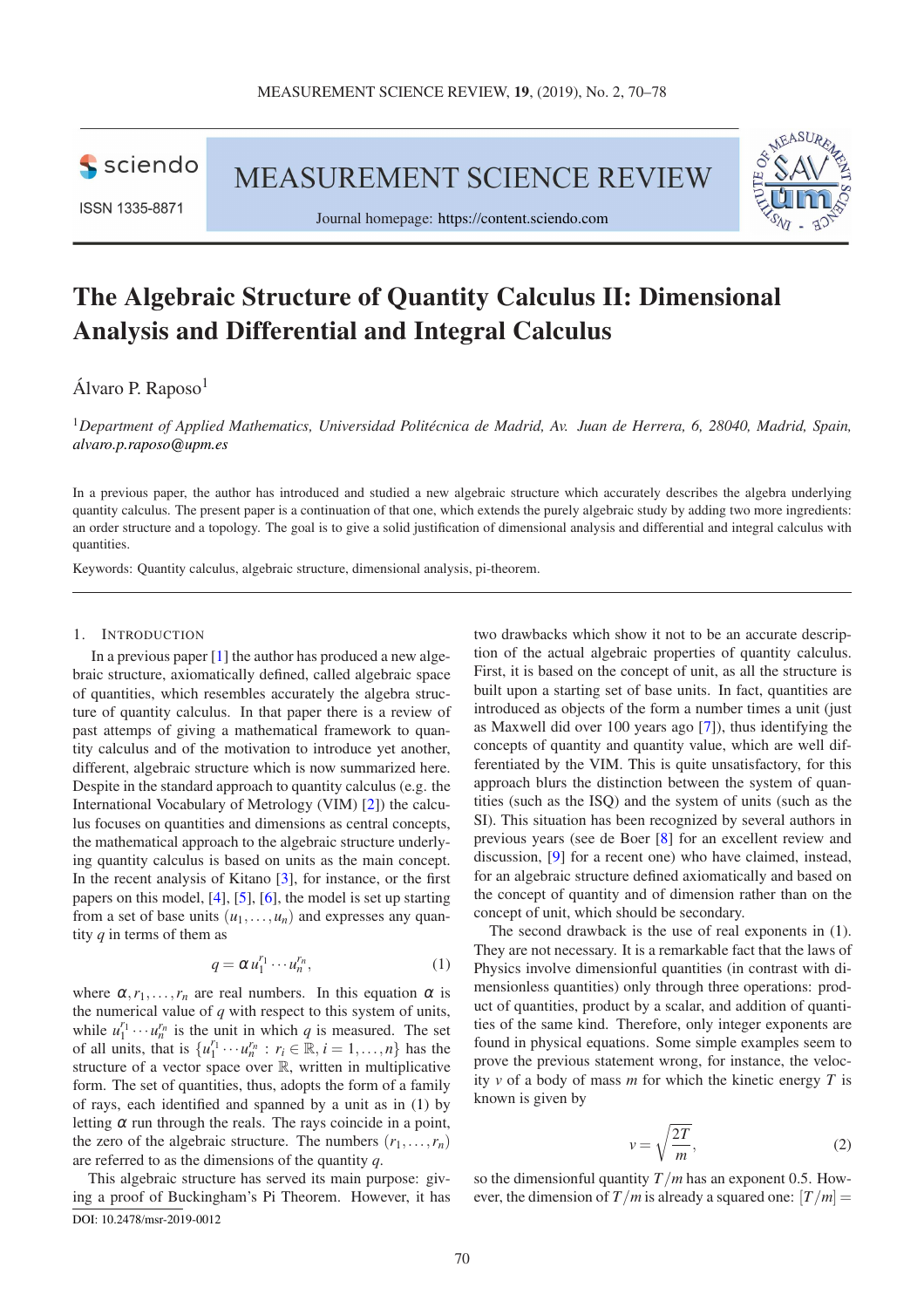$(LT^{-1})^2$ , so the use of the exponent 0.5 is only, say, accidental. The period *t* of a pendulum given its length *l* and the acceleration of free fall, *g*, provides a similar example, for it is given by

$$
t = 2\pi \sqrt{\frac{l}{g}},\tag{3}
$$

but, again, the quantity  $l/g$  has a squared dimension,  $l/g$  = T 2 , so the exponent 0.5 does not provide a dimension with fractional exponent. A more critical example is a system of units in which volume is taken as a base quantity and, e.g. the liter as the corresponding base unit. In that case we should admit fractional exponents for the derived units for length,  $(liter)^{1/3}$ , or surface area,  $(liter)^{2/3}$ . Nevertheless, experience in measurement science has shown, so far, that a suitable choice of base quantities is possible which avoids such fractional exponents to define units, and this is the case this paper wants to support from the mathematical point of view. With this goal in mind, the allowance of real exponents is unnecessarily oversized. It works, of course, since real numbers contain integer numbers, but it is not the algebraic structure which best fits the quantity calculus.

The paper [\[1\]](#page-8-0) addresses these two issues and gives a way out by defining, in axiomatic form, a new algebraic structure which resembles, more accurately, the calculus with quantities (i.e., only integer exponents allowed) and is completely focused on quantities and dimensions. It starts with the definition of the group of dimensions  $\mathscr D$  as a finitely generated free Abelian group. Its elements are denoted A,B... and are referred to as dimensions. The identity of the group is denoted  $1\varnothing$ .

In the quantity calculus real numbers play a prominent role as the measurement of a quantity is nothing but its comparison with the unit of its kind, and the result is a real number. This number and the unit make the quantity value. In the definition of the algebraic structure, the role of real numbers is taken by an abstract field *F*. Nevertheless, this abstract field is going to get more specific along the sections of this paper, first as an ordered field in section [3,](#page-2-0) then as the real numbers in sections [4](#page-5-0) and [5.](#page-7-0) With these elements, a summary of the definition given in [\[1\]](#page-8-0) is as follows. A space of quantities *Q* with group of dimensions  $\mathscr{D}$  over the field *F* is a set *Q*, whose elements are called quantities, together with a surjective map  $\dim: O \to \mathscr{D}$  and three operations. For each dimension A, the set dim<sup>-1</sup>A is called a fiber, and the first two operations are defined within each fiber: addition of quantities and product by scalars in the field *F*. With them, the fiber aquires the structure of a one-dimensional vector space over *F*. In addition, the whole set *Q* has a product, the third operation, with respect to which it is an Abelian monoid; the neutral element is  $1<sub>O</sub>$ . As the three operations and the map dim are related by, first, dim is a homomorphism with respect to the product in *Q*, second, distribution of the product over the addition in each fiber and, third, association of the product of quantities and product by a scalar. The structure is referred to as an algebraic fiber bundle and denoted by the symbol  $Q \stackrel{\text{dim}}{\longrightarrow} \mathscr{D}$ .

A key and distinctive feature of this structure is that each

fiber has its own zero element. The fiber  $\dim^{-1} 1_{\mathscr{D}}$  is called the set of dimensionless quantities or, more appropriately, quantities of dimension one. This fiber is, in addition to the structure of vector space, an algebra over *F* and, in fact, is naturally isomorphic with *F* by means of the map  $F \rightarrow$  $\dim^{-1} 1_{\mathscr{D}} : \alpha \mapsto \alpha 1_Q$ , so we identify both whenever needed.

Notice that the structure of the fibers as one dimensional vector spaces cannot be the ultimate model of quantity calculus, for it does not fit properly to quantized quantities. If a quantity is quantized, the corresponding fiber should not be the whole vector space, but a discrete subset of it. However, this issue will not be dealt with in this paper.

A system of units is a section of the fiber bundle, that is, a map  $\sigma : \mathcal{D} \to Q$  such that dim  $\circ \sigma = id_{\mathcal{D}}$ . The system is coherent if  $\sigma$  is a group homomorphism, and it is nonzero if  $\sigma(A)$  is not a zero for any dimension A. In [\[1\]](#page-8-0) the conditions for its existence are established.

In this paper we only consider spaces of quantities free of zero divisors. Two advantages from such a choice are: (i) every nonzero quantity has an inverse and (ii) there exists a nonzero coherent system of units. So we also assume without further notice that such a system is always available and all systems of units considered are nonzero and coherent.

When a coherent nonzero system of units  $\sigma$  is defined in a space of quantities then we have the map  $v : Q \to F$  (where we identify the fiber of dimensionless quantities with  $F$ ) defined by

<span id="page-1-1"></span>
$$
v(q) = q \sigma(\dim(q))^{-1}, \qquad (4)
$$

which assigns to a quantity *q* its numerical value with respect to the system of units  $\sigma$ ; it is a homomorphism. Notice that the composition  $\sigma \circ \text{dim} : Q \to Q$  gives the unit in the fiber of each quantity. Then, a quantity  $q$  is written in terms of a system of units as

<span id="page-1-0"></span>
$$
q = v(q)\,\sigma \circ \dim(q). \tag{5}
$$

With the units at hand paper [\[1\]](#page-8-0) explores the way in which quantities and the operations among them are expressed in terms of the units. Ways to create new spaces from old ones (subspace, tensor product, quotient space) are also explored and, finally, the tool for comparison is defined, the homomorphism of spaces of quantities, and utilized to give a characterization theorem of these structures. Finally, it is demonstrated that any such structure, given a system of units, is isomorphic with the projection fiber bundle  $F \times \mathscr{D} \xrightarrow{\dim} \mathscr{D}$ .

As can be seen, paper [\[1\]](#page-8-0) merely defines and develops the algebraic tools. Now it is the time to apply them to give a sound justification to the two main uses of quantity calculus beyond the algebraic operations: dimensional analysis and differential and integral calculus. However, before addressing these two questions, a bit more of structure is needed over the algebraic base: an order structure. And also a tool that appears once and again along the paper: changes of units. Therefore, the layout is the following: changes of units are treated in section [2,](#page-2-1) and the order structure in section [3.](#page-2-0) Section [4](#page-5-0) deals with dimensional analysis and states and proves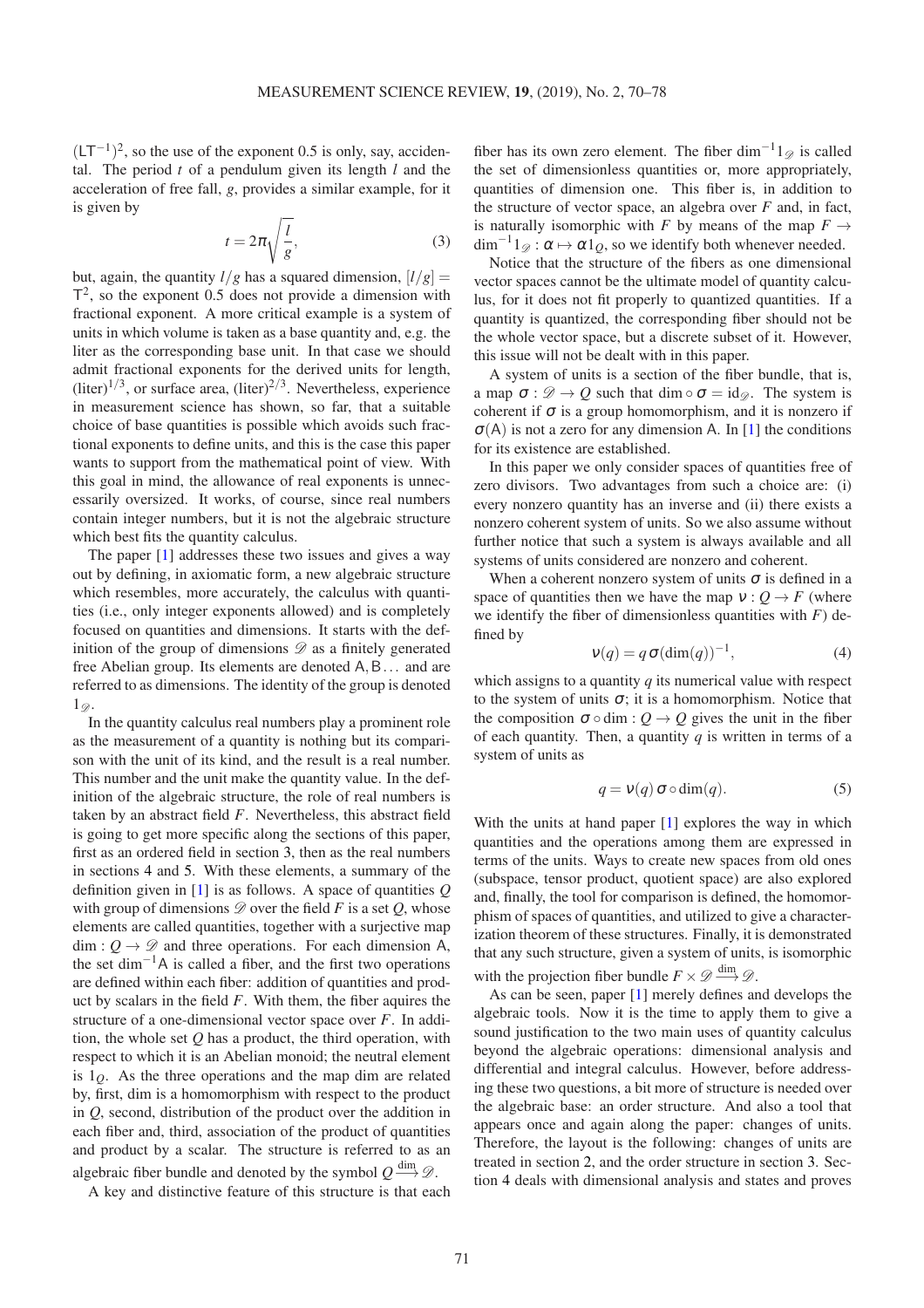the Pi-theorem in this context. Finally, in section [5,](#page-7-0) the basis of differential calculus and of integral calculus with quantities is established.

# <span id="page-2-1"></span>2. CHANGE OF UNITS

In this section we study the way to change from a system of units to another, that is, a change of scale. Consider two systems of units  $\sigma_1$  and  $\sigma_2$ . The quantity *q* can be expressed in terms of both of them according to [\(5\)](#page-1-0) as  $q = v_1(q) \sigma_1(\text{dim}(q)) = v_2(q) \sigma_2(\text{dim}(q))$ . The quantity  $\sigma_2(\text{dim}(q))$  is not zero, so it has an inverse and we can solve for  $v_2(q)$  as

$$
\mathsf{v}_2(q) = \sigma_1(\dim(q)) \sigma_2(\dim(q))^{-1} \mathsf{v}_1(q), \tag{6}
$$

which is the conversion formula between the numerical values with respect to both systems of units. The number  $\sigma_1(\text{dim}(q))\sigma_2(\text{dim}(q))^{-1}$  is the conversion factor, or scale factor, for the fiber of *q*. Notice that this equation seems different from the usual conversion factor formula, which would read  $\sigma_1 = (v_2/v_1)\sigma_2$ ; however, this form is not useful for mathematical purposes because  $v_1$  may be zero, and thus division is not allowed. On the other hand,  $\sigma_2$  is always nonzero by definition, so the division is safe.

The association of the scale factor with each fiber (equivalently, with each dimension in  $\mathcal{D}$ ) is a group homomorphism, and the converse is also true:

**Proposition 2.1.** *Given two systems of units*  $\sigma_1$  *and*  $\sigma_2$ *, the scale factor map*  $\chi : \mathcal{D} \to F^*$  *defined by*  $\chi(A) =$  $\sigma_1(A)\sigma_2(A)^{-1}$  *is a group homomorphism. Conversely, given*  $a$  group homomorphism  $\chi : \mathscr{D} \to F^*$  and a system of units  $\sigma$ , *the map*  $\tilde{\sigma}$  :  $\mathcal{D} \rightarrow Q$  *defined by*  $\tilde{\sigma}(A) = \chi(A)\sigma(A)$  *is a system of units.*

PROOF. For the direct statement, let A and B be dimensions in  $\mathcal{D}$ . Then

$$
\chi(AB) = \sigma_1(AB)\sigma_2(AB)^{-1} =
$$
  
\n
$$
\sigma_1(A)\sigma_1(B)(\sigma_2(A)\sigma_2(B))^{-1} =
$$
  
\n
$$
\sigma_1(A)\sigma_2(A)^{-1}\sigma_1(B)\sigma_2(B)^{-1} = \chi(A)\chi(B),
$$

because both,  $\sigma_1$  and  $\sigma_2$  are group homomorphisms and all the products are commutative.

For the converse we have to prove  $\tilde{\sigma}$  is (i) a section of *Q*, (ii) nonzero, and (iii) coherent.

i. Let A be a dimension. Then

$$
\dim \circ \tilde{\sigma}(A) = \dim(\chi(A)\sigma(A)) =
$$
  

$$
\dim(\chi(A))\dim(\sigma(A)) = 1_{\mathscr{D}}A = A,
$$

where we have identified the number  $\chi(A)$  with a dimensionless quantity. Since A is arbitrary, dim  $\circ \tilde{\sigma} = id_{\mathscr{D}}$ .

ii. Since  $\chi(\mathscr{D}) \subset F^*$  and  $\sigma$  is nonzero, clearly  $\tilde{\sigma}$  is nonzero as well.

iii. Let A and B be dimensions. Then

$$
\tilde{\sigma}(AB) = \chi(AB)\sigma(AB) = \\ \chi(A)\chi(B)\sigma(A)\sigma(B) = \tilde{\sigma}(A)\tilde{\sigma}(B),
$$

because both,  $\chi$  and  $\sigma$  are group homomorphisms and the commutativity of the products.  $\Box$ 

Let us go a step further by considering the set  $\mathscr G$  of all scale factor maps  $\chi : \mathcal{D} \to F^*$ . Let  $\chi, \xi$  be two such maps; we can define a product in  $\mathscr G$  componentwise, that is, for a dimension A,  $(\chi \xi)(A) = \chi(A)\xi(A)$ . With this product the set  $\mathscr G$ is an Abelian group, the identity element is the map  $A \mapsto 1$ , i.e. with all scale factors 1, and the inverse element of  $\chi$  is  $\chi^{-1}(A) = \chi(A)^{-1}$ . We refer to this group later in section [3.](#page-2-0)

# <span id="page-2-0"></span>3. ORDER STRUCTURE IN A SPACE OF QUANTITIES

We all agree that 3 kg is a greater mass than 2 kg, and that 3 kg and 5 m/s are not comparable. These examples show that the addition of an order relation to the algebraic structure of a space of quantities must be studied in order to complete the mathematical model of quantity calculus. And it also warns us that the order needs not be complete, but a partial order.

The order we are about to define is borrowed from an order in the base field *F* so, in this section, *F* is assumed to be an ordered field, such as  $\mathbb{O}$  or  $\mathbb{R}$ , and the order relation in the field is denoted by  $\lt$ .

The first step is to define what we understand by an order relation compatible with the algebraic structure of a space of quantities.

<span id="page-2-2"></span>**Definition 3.1.** An ordered space of quantities  $Q \stackrel{\dim}{\longrightarrow} Q$  over *the ordered field F is a space of quantities with an order relation*  $\prec$  *in Q such that:* 

- *i. In each fiber there is a quantity greater than the zero of the fiber.*
- *ii.* Let  $a_1$ ,  $a_2$ ,  $a_3$  be quantities in the same fiber. If  $a_1 \prec a_2$ *then*  $a_1 + a_3 \prec a_2 + a_3$ .
- *iii. Let a and b be quantities and* γ *a scalar number in F. If*  $a \prec b$  *and*  $\gamma > 0$ *, then*  $\gamma a \prec \gamma b$  *and, if*  $a \prec b$  *and*  $\gamma < 0$ *, then*  $\gamma b \prec \gamma a$ .
- *iv.* Let a, b and c be quantities,  $dim(c) = C$ . If  $a \prec b$  and  $0_c \prec c$  *then ac*  $\prec bc$ .

Remarks: The first item of the definition is needed because, as noticed above, the order relation needs not be a total order, so we want at least to be able to make a comparison inside each fiber. A quantity that is greater than the zero of its fiber is called positive. The remaining three items are the compatibility conditions with each of the three operations in *Q*. The second part of item (iii) is not needed in a fiber, for it can be deduced from (ii), but that is not the case when it applies to the comparison of quantities of different dimensions, since addition among them is not defined.

<span id="page-2-3"></span>A number of immediate consequences follows from the previous definition.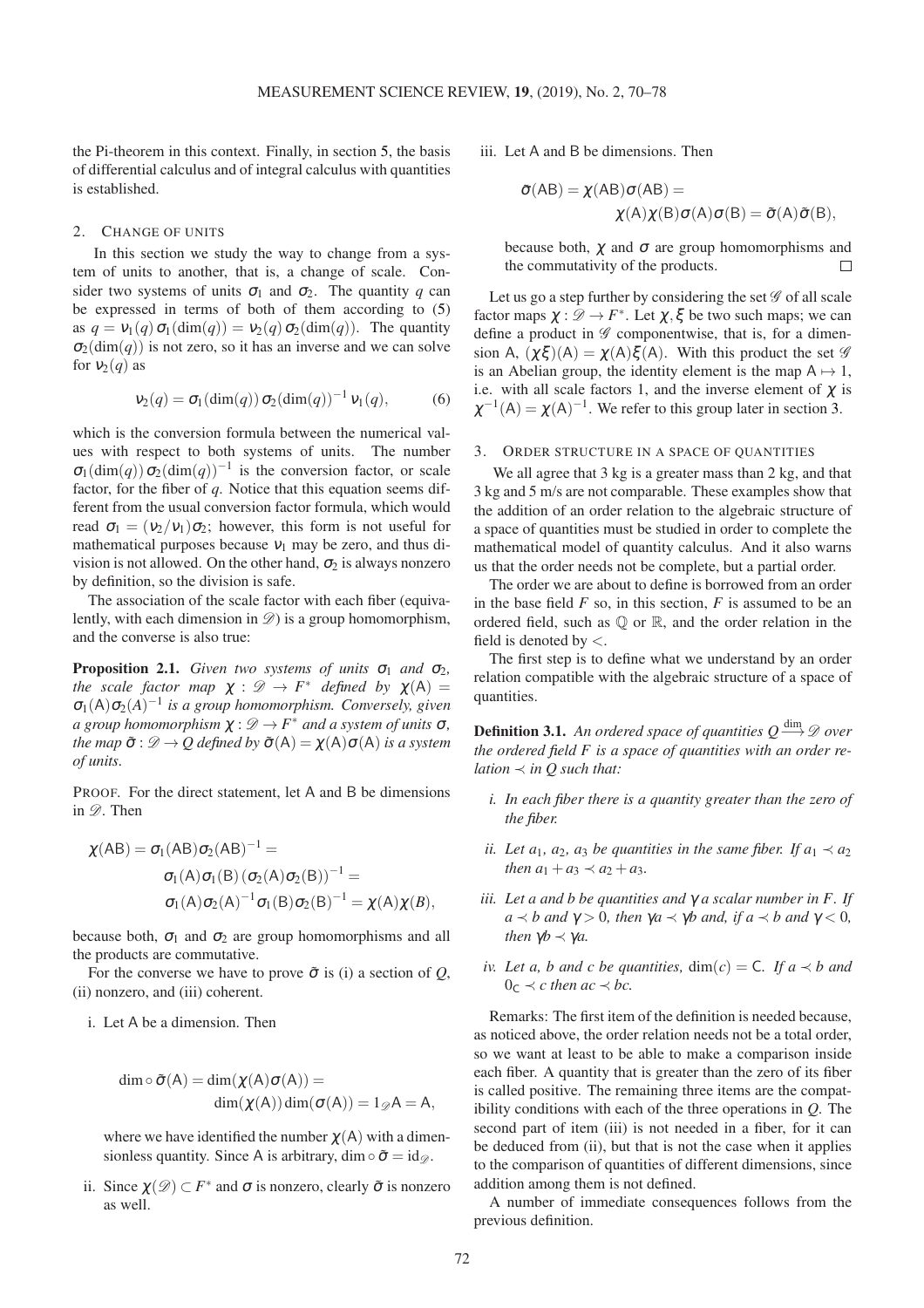**Proposition 3.2.** Let  $Q \stackrel{\dim}{\longrightarrow} \mathscr{D}$  be an ordered space of quanti*ties over the field F. Then*

- *i. The fiber of dimensionless quantities is naturally order isomorphic with F.*
- *ii. Each fiber is order isomorphic with F.*
- *iii. Zeros of different fibers are not comparable.*
- *iv. The rule of signs applies to the product of quantities*
- *v. If a quantity is positive, its inverse is also positive (in its corresponding fiber).*
- PROOF. i. Remember that the natural map between the field *F* and the fiber of dimensionless quantities  $F \rightarrow$  $\dim^{-1}(1_{\mathscr{D}}): \alpha \mapsto \alpha 1_{Q}$  is an isomorphism of algebras, so we only need to prove it preserves the order. By (i) in definition [3.1,](#page-2-2) there is  $\alpha \in F$  such that  $0_{1\alpha} \prec \alpha 1_Q$ , so  $\alpha \neq 0$ . Assume  $\alpha < 0$  in *F*, then  $-\alpha^{-1} > 0$  and so, by (iii) in the same definition,  $0_{1g} \lt -\alpha^{-1} \alpha 1_Q = -1_Q$ , therefore  $1_Q \lt 0_{1_\mathscr{D}}$ . Multiply the later by the positive quantity  $-1_Q$  and get  $-1_Q \prec 0_{1_Q}$ , a contradiction with the antisymmetry of the order relation. If, on the contrary,  $\alpha > 0$  then so is  $\alpha^{-1}$  and, by the same argument, we get  $0_{1\varnothing} \prec 1_Q$ .
- ii. Let A be a dimension in  $\mathscr{D}$  and  $a$  a positive quantity in the fiber of dimension A. The map  $F \to \text{dim}^{-1}(A) : \alpha \mapsto$  $\alpha a$  is an order isomorphism (in fact, it is also a linear isomorphism) for, if  $\alpha_1 < \alpha_2$  in *F*, then  $0 < \alpha_2 - \alpha_1$ so we can multiply in  $0_A \prec a$  and get  $0_A \prec (\alpha_2 - \alpha_1)a$ . Now, by (ii) in the definition [3.1,](#page-2-2) we conclude  $\alpha_1 a \prec$  $\alpha_2 a$ , so the linear isomorphism preserves the order.

Notice this item is different from the first one because the isomorphism is not canonical; it depends on the arbitrarily chosen quantity *a*. Now we can denote as positive all quantities greater than zero in a fiber, and as negative their negatives, which are less than zero. And we can also define the absolute value of a quantity *q* as  $|q| = q$ if *q* is positive or zero, or  $|q| = -q$  in case it is negative.

- iii. Let A and B be different dimensions. We already know  $0_A \neq 0_B$  because dim( $0_A$ ) = A  $\neq$  B = dim( $0_B$ ). Assume  $0_A \lt 0_B$ . Then, after multiplication by −1, by (iii) in the definition, we get  $0_B \lt 0_A$ , a contradiction with the antisymmetry of the order relation..
- iv. Let *a* and *b* be positive quantities of dimensions A and B respectively. Then, by (iv) in the definition,  $0_{AB} \prec ab$ . Now, if both quantities were negative, then by (iii) in the same definition,  $-a$  and  $-b$  are positive, so  $0_{AB} \prec$  $(-a)(-b) = ab$ . Similarly, in the cases of different signs we get  $ab \prec 0_{AB}$ .
- v. Let *a* be a positive quantity with  $dim(a) = A$ . Since it is not zero, it is invertible and  $a^{-1}$  is not zero as well so, by the second item of this proposition, it is greater or less than  $0_{A^{-1}}$ . In the later case, multiplication by the positive quantity *a* yields  $1_Q \lt 0_{1_Q}$ , a contradiction.

In the following considerations there is no need to distinguish the symbols  $\prec$  (order in *O*) from < (order in *F*) for we have seen they share the same properties, so we only use the more familiar  $<$  for both. Nevertheless, the context always makes it clear which is the case.

In the definition of an ordered space of quantities there is nothing to prevent a comparison of quantities of different dimensions. We now turn to study this issue to see that, although the algebraic and order structures can hold such a comparison, the consequences are far from what it is desirable for a quantity calculus. As we can see in the following paragraphs, all the discussion can be reduced to the fact that zeros of different fibers are not comparable (third item of the previous proposition).

Let us assume there are quantities *a* and *b*, with  $dim(a)$  $A \neq B = \dim(b)$  such that  $a < b$ . We can assume  $0_B < b$ , otherwise choose a quantity  $b'$  greater than  $0_B$  and, by transitivity of the order,  $a < b < b'$ , so  $a < b'$  as desired.

Now, regarding *a*, consider the two possibilities either  $0_A <$ *a* or  $a < 0_A$ . In the first case, again by the transitivity of the order relation, we get

<span id="page-3-0"></span>
$$
0_A < b. \tag{7}
$$

Define the sets  $\mathcal{B}^{\pm} = \{x \in \text{dim}^{-1}(\mathsf{B}) : 0_A \leq x\}$ . It is easy to see that any *b*' such that  $0_B < b'$  is in  $\mathcal{B}^+$ , because  $b' = \beta b$ for some number  $\beta > 0$  so, after multiplication in [\(7\)](#page-3-0), we get  $0_A < \beta b = b'$ . Also, multiplication of [\(7\)](#page-3-0) by  $-1$  gives  $-b < 0_A$  and then, by a similar argument, if  $b' < 0_B$  then *b*' is in  $\mathcal{B}^-$ . In other words, for any *b*' such that  $0_B < b'$  we have  $-b' < 0_A < b'.$ 

But this does not necessarily mean that there are quantities of dimension B as close to  $0_A$  as desired, for it may be the case that  $a' < b'$  for any quantity  $a'$  with dimension A and any positive quantity *b'*. In this later case, the whole fiber  $\dim^{-1}(A)$ lies above negative elements of dim<sup>-1</sup>(B) and below positive elements of dim<sup>-1</sup>(B). However, while  $0_A$  is comparable with all elements of the fiber of B (except its zero),  $0_B$  is comparable with no element at all of the fiber of A.

To explore another scenario, assume in addition that there is  $a'$  in dim<sup>-1</sup>(A) which is greater than *b*, so we have  $a <$  $b < a'$ . By transitivity we get  $0_B < b < a'$  so the same argument can be utilized here and define the sets  $\mathscr{A}^{\pm}$  of elements in dim<sup>-1</sup>(B) greater or less, respectively, than  $0_B$ . Moreover, since we also have  $0_A < b < a'$ , let *a*<sup>*''*</sup> be any positive quantity in dim<sup>-1</sup>(A), then  $a'' = \alpha a'$  for some number  $\alpha > 0$  so, after multiplication by  $\alpha$ ,  $0_A < \alpha b < \alpha a' = a''$ , i.e. we can find an element in the fiber of B between  $0_A$  and any positive element in the fiber of A. The same applies to negative elements. Therefore, in this case we can say that there are elements in  $\dim^{-1}(B)$  as close to  $0_A$  as we desire. Even more, the closer an element in the fiber dim<sup>-1</sup>(B) is to  $0_B$ , the closer it is to  $0_A$ . However,  $0_A$  and  $0_B$  remain uncomparable.

A similar discussion can be made in the case  $a < 0_A$ ,  $0_B < b$ and *a* < *b*, leading to similar conclusions.

Since the scenarios depicted by such ordinations of quantities of different dimensions are not in accordance with the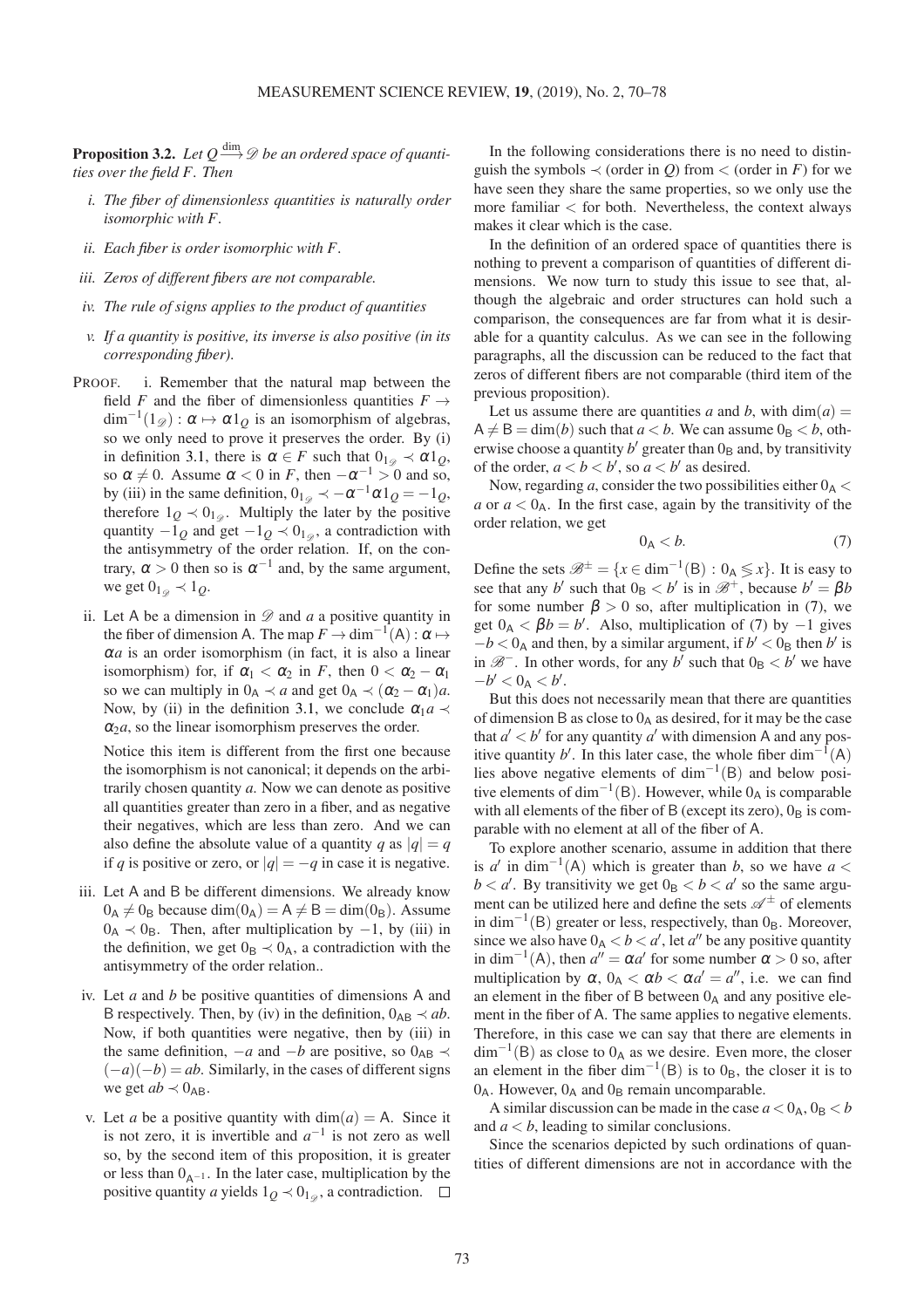actual use of quantity calculus in Physics, in the remaining we only consider order structures in which quantities of different dimensions are not comparable. Notice that, by item (ii) of the proposition [3.2,](#page-2-3) in this case the order is characterized by defining an element in each fiber as positive, i.e. giving an orientation to each fiber. But this choice is bound with algebraic restrictions. For instance, either if we choose a quantity *a*, with dimension A, to be positive or we choose −*a* to be positive, in both cases  $a^2$  is a positive quantity in the fiber of  $A<sup>2</sup>$ . Thus, we are free to choose an orientation only for the fibers of a basis in the group of dimensions. This fact gives full meaning to the following definition.

**Definition 3.3.** An ordered space of quantities  $Q \stackrel{\text{dim}}{\longrightarrow} Q$  is *oriented by a system of units*  $\sigma$  *if, for any dimension* A,  $0_A$  < <sup>σ</sup>(A)*, that is, if all units are positive in their respective fibers.*

All the previous definitions can be summarized by saying that the bundle's fibers are 1-dimensional positively oriented linearly ordered vector spaces.

If a space of quantities is oriented by a system of units then the order relation is translated to the numerical values of the quantities with respect to the system of units, which is the usual practice, as seen in the following proposition.

**Proposition 3.4.** Let  $Q \stackrel{\text{dim}}{\longrightarrow} Q$  be oriented by the system *of units*  $\sigma$  *and let a<sub>1</sub> and a<sub>2</sub> be quantities with*  $dim(a_1) =$  $\dim(a_2) = A$ *. Then*  $a_1 < a_2$  *if and only if*  $v(a_1) < v(a_2)$ *.* 

PROOF. For the only if part, let  $a_1 < a_2$  and remember that these quantities are written in terms of the system of units as  $a_i = v(a_i)\sigma(A)$ ,  $i = 1, 2$ , so we have  $v(a_1)\sigma(A)$  $v(a_2)\sigma(A)$ . Since  $0_A < \sigma(A)$  by hypothesis then, by propo-sition [3.2,](#page-2-3)  $\sigma(A)^{-1}$  is positive, so we can multiply and get  $v(a_1) < v(a_2)$ .

Conversely, if  $v(a_1) < v(a_2)$ , just multiply by the positive quantity  $\sigma(A)$  to get  $a_1 < a_2$ .

In fact, this is the common way to define an order in a space of quantities, by setting units and regarding them as positive. It is easy to check that an order defined as in the previous proposition satisfies the conditions of definition [3.1](#page-2-2) of an ordered space of quantities. In the following we write "an order defined by  $\sigma$ " or "an order with respect to  $\sigma$ " as equivalents to "an ordered space oriented by  $\sigma$ ".

We have seen that a system of units fixes an order structure in a space of quantities. Since systems of units are arbitrarily chosen (from the algebraic viewpoint), we want to explore to what extent this arbitrariness extends to the allowed order structures in a space of quantities. To that end we make use of the group structure of  $\mathscr G$ , the group of scale factor maps, that is, changes of units. First remember that the ordered field *F* can be split as the disjoint union  $F = F^+ \cup \{0\} \cup F^-$ , where  $F^+$  is the so called positive cone of *F*, that is, the elements  $\alpha > 0$ , and  $F^- = -F^+$ . If we look at the group structure of  $F^* = F^+ \cup F^-$ , we easily discover that  $F^+$  is a subgroup and the quotient  $F^*/F^+ \cong C_2$ , the cyclic group of order 2, which is the group theoretical formulation of the rule of signs.

Let  $\sigma$  and  $\tilde{\sigma}$  be two systems of units. Then there is a scale factor map  $\chi : \mathscr{D} \to F^*$  which relates them in the form

 $\tilde{\sigma}(A) = \chi(A)\sigma(A)$  for  $A \in \mathcal{D}$ . The orders defined by  $\sigma$  and  $\tilde{\sigma}$ in each fiber, denoted  $\lt$  and  $\lt$ , respectively, are easily related by the following proposition.

**Proposition 3.5.** *In the fiber* dim<sup>-1</sup>(A) *the orders*  $\lt$  *and*  $\lt$ *are the same if*  $\chi(A) > 0$  *or reversed if*  $\chi(A) < 0$ *.* 

PROOF. Let  $a_1, a_2$  be quantities in the fiber dim<sup>-1</sup>(A) such that  $a_1 < a_2$  with respect to a system of units  $\sigma$ , that is  $a_1 =$  $\alpha_1 \sigma(A)$  and  $a_2 = \alpha_2 \sigma(A)$  with  $\alpha_1, \alpha_2 \in F$  and  $\alpha_1 < \alpha_2$  in *F*. With respect to another system of units  $\tilde{\sigma}$  we have  $a_1 =$  $\alpha_1 \chi(A)^{-1} \tilde{\sigma}(A)$  and  $a_2 = \alpha_2 \chi(A)^{-1} \tilde{\sigma}(A)$ . Now, if  $\chi(A) > 0$ so is  $\chi^{-1}(A)$  and, thus,  $\alpha_1 \chi(A)^{-1} < \alpha_2 \chi(A)^{-1}$ , so  $a_1 \tilde{a}_2$ , while if  $\chi(A) < 0$  the opposite is the case and  $a_2 \tilde{a}_1$ .

Let us denote a scale factor map  $\chi : \mathcal{D} \to F^*$  positive if  $\chi(\mathscr{D}) \subset F^+$ , and let us denote by  $\mathscr{G}^+$  the subset of all such maps in  $\mathscr{G}$ . A positive map, thus, is a change of scale which does not change the orientation of any fiber, so it does not alter the order structure. The set  $\mathscr{G}^+$  is a subgroup of  $\mathscr{G}$  and the quotient group encloses the freedom in the ordering possibilities for the space of quantities as stated in the following proposition.

**Proposition 3.6.** Let  $Q \stackrel{\dim}{\longrightarrow} \mathscr{D}$  be a space of quantities of rank *n over the ordered field F, let* G *be the group of scale factors maps and* G <sup>+</sup> *the subset of positive maps. Then*

i. 
$$
\mathscr{G} \cong F^* \times \cdots \times F^*
$$
 (*n* copies),

- *ii.*  $\mathscr{G}^+$  *is a subgroup of*  $\mathscr{G}$ *,*
- *iii.*  $\mathscr{G}^+ \cong F^+ \times \cdots \times F^+$  *(n copies),*
- *iv.*  $G/G^+ \cong C_2 \times \cdots \times C_2$  *(n copies).*

PROOF. An element  $\chi$  in the group  $\mathscr G$  is determined by *n* nonzero numbers  $(\alpha_1, \ldots, \alpha_n)$  in *F* for, given a basis  $\{A_1, \ldots, A_n\}$  of the dimension group  $\mathscr{D}$ , the rule  $\chi(A_i) = \alpha_i$ ,  $i = 1, \ldots, n$ , defines  $\chi$  completely and viceversa, which proves item (i).

The identity of the group  $\mathscr G$  is clearly a positive map and, if  $\gamma$  and  $\xi$  are positive maps, so is its product for  $(\gamma \xi)(A) =$  $\chi(A)\xi(A) > 0$  for any  $A \in \mathcal{D}$ , so  $\mathcal{G}^+$  is a subgroup.

The same argument of the first item applies to prove that  $\mathscr{G}^+$  is isomorphic with the direct product of *n* copies of the positive elements of  $F^*$ .

Finally,  $\mathscr{G}/\mathscr{G}^+ \cong (F^*)^n/(F^+)^n \cong C_2 \times \cdots \times C_2$  or in other words,  $\mathscr{G}/\mathscr{G}^+$  is an elementary Abelian 2-group.  $\Box$ 

The order of the quotient group is, thus,  $|\mathscr{G}/\mathscr{G}^+| = 2^n$ , which is the freedom in choosing orientations of the fibers (we have the freedom to choose the orientation of *n* fibers, those of a basis in  $\mathcal{D}$ : *n* choices of two orientations gives  $2^n$ total choices).

Notice that this freedom cannot, and must not, be reduced, for it is necessary in the actual application of quantity calculus. Perhaps the clearest example of an arbitrary choice of orientation is that of electric charge (equivalently, electric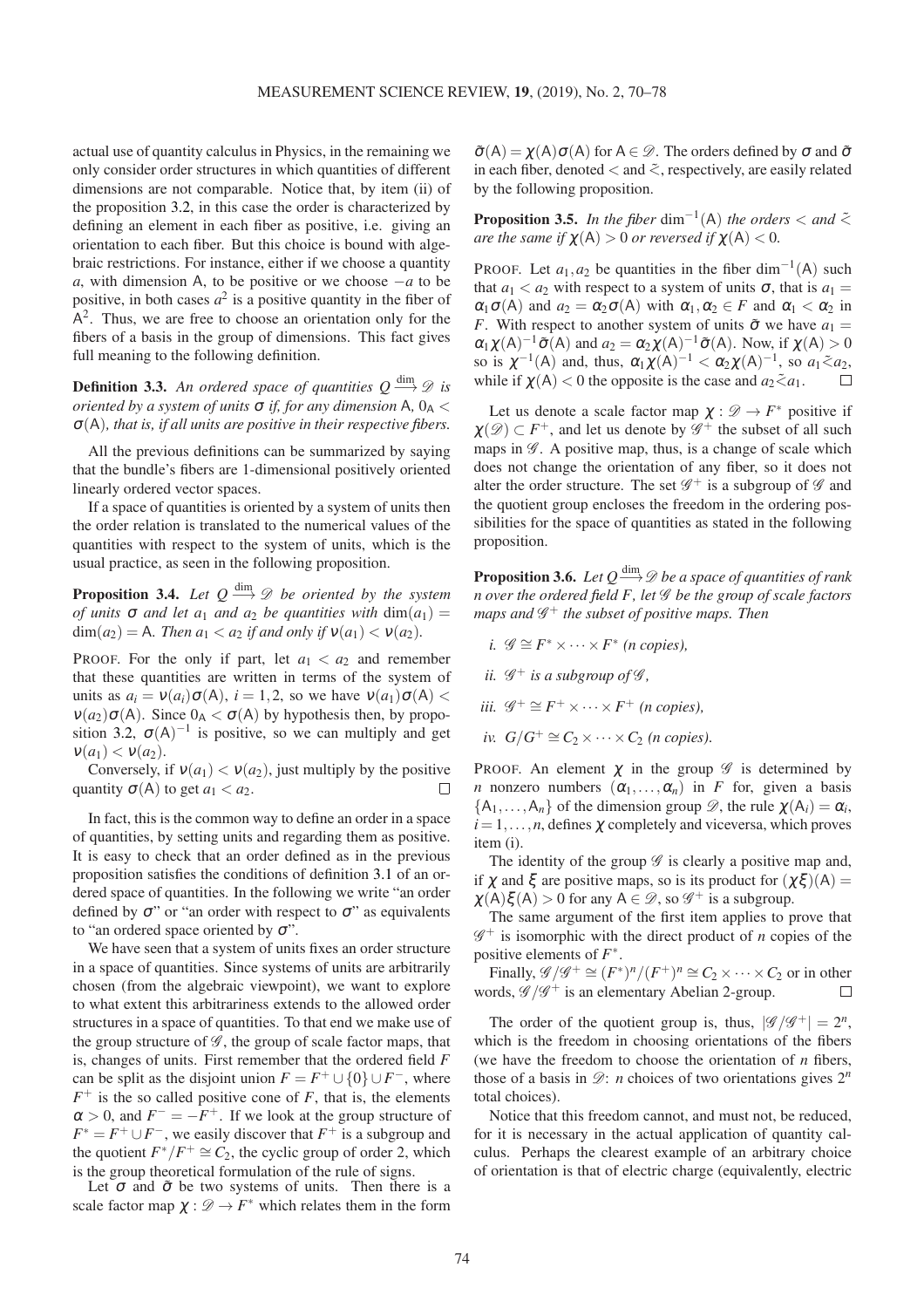current, as in the SI). It is completely arbitrary that the charge of the proton has been chosen to be positive and the charge of the electron to be negative, and the physics involved do not change if we switch the signs of the charges.

## <span id="page-5-0"></span>4. DIMENSIONAL ANALYSIS

In this section we assume the base field  $F$  to be  $\mathbb R$ , the set of real numbers.

Dimensional analysis is traditionally rooted in two results known as Bridgman's theorem [\[10\]](#page-8-9) and Buckingham's Pi-theorem [\[11\]](#page-8-10). However, the result of Bridgman is unnecessary in the present context, let us explain why. In his book, Bridgman distinguishes between primary and secondary quantities. The former are those which can be directly measured, such as length or time. The later are those computed from primary quantities, for instance velocity. The result of Bridgman states that, if  $q_1, \ldots, q_n$  are primary quantities, any secondary quantity obtained from them has the form  $\alpha q_1^{r_1} \cdots q_n^{r_n}$ , where  $\alpha, r_1, \ldots, r_n$  are real numbers (as in [\(1\)](#page-0-0)). This is another reason for the general acceptance of the so far established model of quantity calculus discussed in the introduction. Notwithstanding, in the context of a space of quantities as understood in this paper this is not necessary because it is included in the axioms of the algebraic structure. Moreover, in that definition the only operations considered between quantities are product, product by a scalar, and addition of quantities of the same kind. Therefore, an expression like that of Bridgman is not permitted unless the exponents of the quantities are integer numbers. It is a matter of fact that equations of Physics involve only expressions of the form  $\alpha q_1^{m_1} \cdots q_n^{m_n}$ , where  $\alpha \in \mathbb{R}$  but  $m_1, \ldots, m_n \in \mathbb{Z}$ . Indeed, the description of a theory of quantity calculus with integer exponents instead of real ones is one of the leitmotifs of the present paper and its predecessor [\[1\]](#page-8-0).

Therefore, we are left only with the task of stating and proving the Pi-theorem in the context of the present algebra structure of quantity calculus. The first step towards such a theorem is the concept of dimensionally homogeneous equation, which seems to have been conceived firstly by Fourier [\[12\]](#page-8-11) and succesfully employed by Reynolds [\[13\]](#page-8-12) or Rayleigh [\[14\]](#page-8-13). The naive idea is that all the terms in a valid equation of Physics must have the same dimensions. Another approach says that such an equation, which describes a law of nature, must be invariant under changes in the system of units, which is arbitrary. We take the later path to define the concept of dimensional homogeneity, that is, we consider homogeneity as a kind of symmetry for it states an invariance property under suitable transformations.

The mathematical tool for dealing with symmetries is the group theory. In sections [2](#page-2-1) and [3](#page-2-0) a change of units has been characterized by a group homomorphism  $\chi : \mathscr{D} \to F^*$ , called a scale factor map, and the set of all those maps are gathered together in the group  $\mathscr G$ . In a fiber dim<sup>-1</sup>(A), the new unit is obtained from the previous by multiplication by the factor  $\chi(A)$ , while the numerical values of quantities get multiplied by  $\chi(A)^{-1}$ ; the quantities themselves are not modified. The same numerical values are obtained if we multiply all

the quantities in the same fiber by the factor  $\chi(A)^{-1}$  and refer them to the same original unit, so we take advantage of the later to define an action of the group  $\mathscr G$  on the space of quantities *Q*. For a quantity *q*, denote by  $\chi[q]$  the action of  $\chi \in \mathscr{G}$  on *q*, defined as  $\chi[q] = \chi(\text{dim}(q))^{-1}q$ . It is an action for the identity in  $\mathscr G$  given by  $1_{\mathscr G}[q] = q$  and, given two maps  $\chi, \xi \in \mathscr{G}$  we have

$$
\chi[\xi[q]] = \chi \left( \dim \left( \xi(\dim(q))^{-1} q \right) \right)^{-1} \xi(\dim(q))^{-1} q =
$$
  
 
$$
\chi(\dim(q))^{-1} \xi(\dim(q))^{-1} q = (\chi \xi)[q],
$$

because dim( $\xi$ (dim(q))<sup>-1</sup>q) = dim(q). Now assume the quantities  $a_1, \ldots, a_l, b$ , with dimensions  $\dim(a_i) = A_i$ ,  $i =$  $1, \ldots, l$ , dim(b) = B, are related by a formula such as  $f(a_1,...,a_l) = b$ . We define the concept of homogeneity in terms of the map  $f$  and the action of  $\mathscr G$  just introduced..

**Definition 4.1.** *Let*  $A_1, \ldots, A_l$ , B *be dimensions in*  $\mathcal{D}$ *. A map*  $f$  : dim<sup>-1</sup>(A) × · · · × dim<sup>-1</sup>(A<sub>l</sub>) → dim<sup>-1</sup>(B) *is dimensionally homogeneous if it commutes with the action of the group*  $\mathscr G$  *in the space of quantities. That is, for any*  $\chi \in \mathscr{G}$  *and any*  $a_i \in A_i$ ,  $i = 1, \ldots, l,$ 

$$
f(\chi[a_1],\ldots,\chi[a_l])=\chi[f(a_1,\ldots,a_l)].
$$

<span id="page-5-1"></span>**Lemma 4.2.** *Let*  $f : \dim^{-1}(A) \times \cdots \times \dim^{-1}(A) \rightarrow$ dim−<sup>1</sup> (B) *be a homogeneous nonzero map and let* {A1,...,A*k*}*, after reordering if necessary, be a maximal independent subset of* {A1,...,A*l*}*. Then the set*  ${A_1, \ldots, A_k, B}$  *is not independent in*  $\mathcal{D}$ *, that is, there are integer numbers*  $n, n_1, \ldots, n_k$  *such that* 

$$
B^n = A_1^{n_1} \cdots A_k^{n_k}.
$$

PROOF. Assume the contrary, i.e.  $\{A_1, \ldots, A_k, B\}$  is an independent set in  $\mathscr{D}$ . Let  $a_1, \ldots, a_l, b$  be quantities of the appropriate dimensions:  $dim(a_i) = A_i$ ,  $i = 1, ..., l$ ,  $dim(b) = B$ , such that  $b = f(a_1, \ldots, a_l) \neq 0$ . By the assumption we can choose arbitrary scalars in  $F^*$ ,  $\alpha_1, \ldots, \alpha_k, \beta$  and find a group homomorphism  $\chi : \mathcal{D} \to F^*$  such that  $\chi(A_i) = \alpha_i, i = 1, \ldots, k$ and  $\chi(B) = \beta$ . Take, for instance,  $\alpha_1 = \cdots = \alpha_k = 1, \beta = 2$ . Then the action of  $\chi$  on the quantities involved is  $\chi[a_i] = a_i$ ,  $i = 1, \ldots, l$  (for the cases  $i > k$ , there is a relationship between  $A_i$  and  $A_1, \ldots, A_k$ , so we can choose  $\chi(A_i) = 1$  as well),  $\chi[b] = \frac{1}{2}b$ . Now, since the map *f* is homogeneous we find

$$
b = f(a_1,...,a_l) = f(\chi[a_1],..., \chi[a_l])
$$
  
=  $\chi[f(a_1,...,a_l)] = \frac{1}{2}b$ ,

 $\Box$ 

a contradiction.

We also need a lemma on the extraction of *n*th roots of suitable quantities.

**Lemma 4.3.** *Let*  $Q \stackrel{\text{dim}}{\longrightarrow} \mathscr{D}$  *be an ordered space of quantities*  $over \mathbb{R}$  *oriented by a system of units*  $\sigma$ *, let*  $A \in \mathscr{D}$  *be a dimension and q a quantity with*  $dim(q) = A<sup>n</sup>$ *, n an integer number.*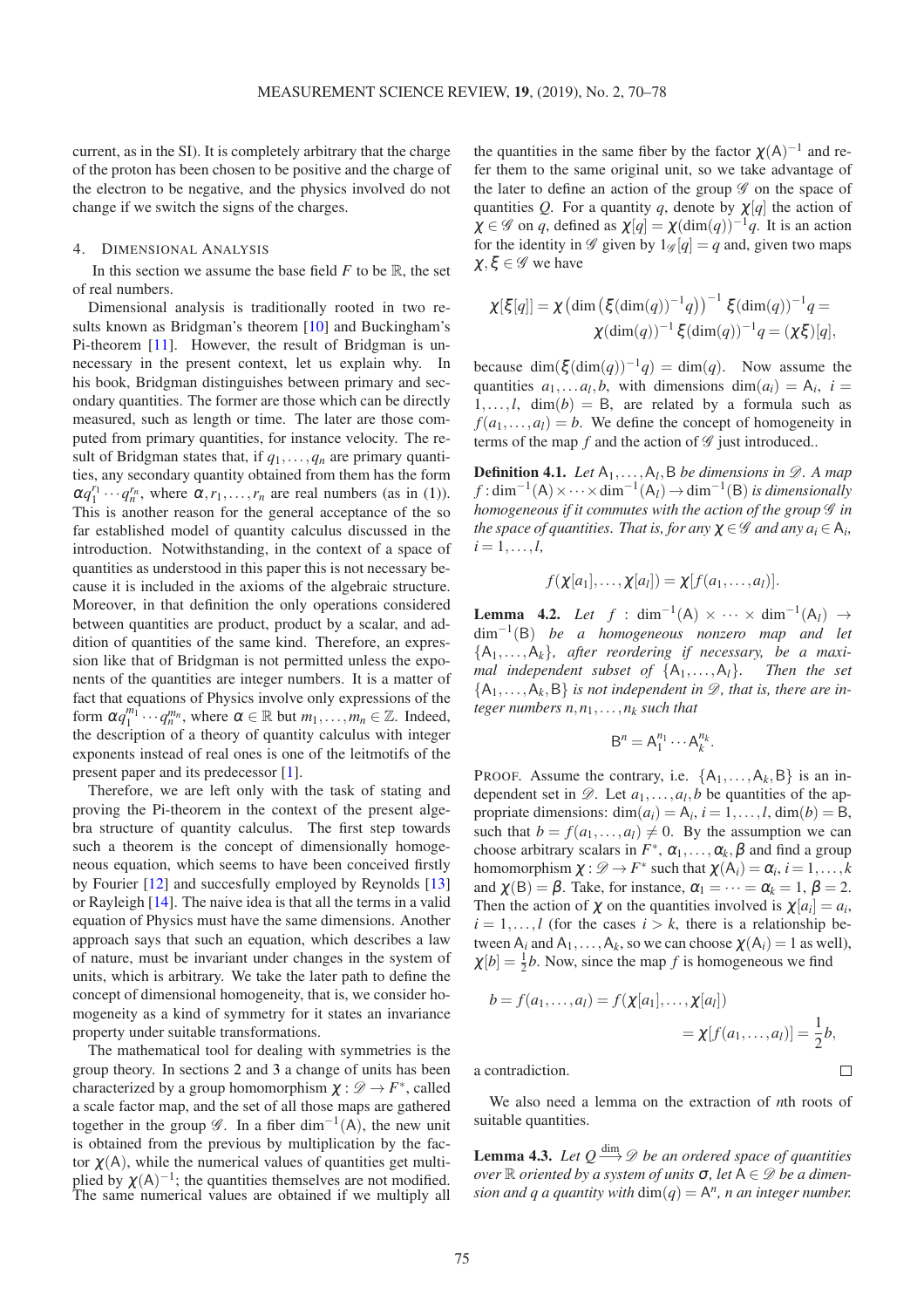- *i. If n is an odd integer there exists a quantity a, with*  $\dim(a) = A$ *, such that*  $a^n = a$ *.*
- *ii. If n is an even integer and q is positive there exists a quantity a, with*  $\dim(a) = A$ *, such that*  $a^n = q$ *.*

PROOF. The hypothesis on *q* allows us to write  $q = \beta \sigma(A^n)$ , where  $\beta \in \mathbb{R}$  and, in case (ii),  $\beta > 0$ . In both cases, there exists in  $\mathbb R$  the *n*th root of this number, say  $\beta^{\frac{1}{n}}$ , and we just define  $a = \beta^{\frac{1}{n}} \sigma(A)$ .  $\Box$ 

The point in the previous lemma is to understand to what extent the condition on *q* being positive in case (ii) is not an empty one, since the orientation of fibers is dependent on the system of units, which is arbitrary. However, the orientation of the fiber with dimension  $A<sup>n</sup>$  is not arbitrary when *n* is even. Consider two systems of units,  $\sigma$  and  $\tilde{\sigma}$  which give different orientations to the fiber with dimension A, say  $\tilde{\sigma}(A) = -\sigma(A)$ . Then  $\tilde{\sigma}(A^n) = \tilde{\sigma}(A)^n = (-\sigma(A))^n = \sigma(A^n)$ so the fiber dim<sup>-1</sup>( $A^n$ ) has only one possible orientation.

We are now ready to state and prove the Pi-theorem.

**Theorem 4.4** (Pi-theorem with integer exponents). Let  $Q \stackrel{\text{dim}}{\longrightarrow}$ D *be an ordered space of quantities over the field* R *oriented by a system of units.* Let  $A_1, \ldots, A_l, B \in \mathcal{D}$  *be dimensions and* {A1,...,A*k*}*, after reordering if necessary, be a maximal independent subset of*  $\{A_1, \ldots, A_l\}$ *.* 

 $\textit{If } f: \text{dim}^{-1}(\mathsf{A}_1) \times \cdots \times \text{dim}^{-1}(\mathsf{A}_l) \to \text{dim}^{-1}(\mathsf{B}) \text{ is a holomorphic.}$ *mogeneous map and a*1,...,*a<sup>l</sup> are positive quantities in their respective fibers,*  $dim(a_i) = A_i$ ,  $i = 1, ..., l$ , then there are in $teger$  numbers  $n, n_1, \ldots, n_k$  and a function  $g: \mathbb{R}^{l-k} \to \mathbb{R}$  such *that*

$$
f(a_1,...,a_l) = (a_1^{n_1} \cdots a_k^{n_k})^{\frac{1}{n}} \quad g(\pi_{k+1},\ldots,\pi_l),
$$

*for suitable real numbers*  $\pi_{k+1}, \ldots, \pi_l$ .

The real numbers  $\pi_{k+1}, \ldots, \pi_l$  are the *l* − *k* independent dimensionless quantities that can be constructed with the original quantities  $a_1, \ldots, a_l$  (the so called pi-groups which give the name to the theorem).

<span id="page-6-0"></span>PROOF. By the hypothesis for each  $A_i$  not in the subset  ${A_1, \ldots, A_k}$  there are integer numbers  $m_j, m_{j1}, \ldots, m_{jk}$  such that

$$
A_j^{m_j} = A_1^{m_{j1}} \cdots A_k^{m_{jk}}, \quad k \le j \le l.
$$
 (8)

By lemma [4.2](#page-5-1) there are integer numbers  $n, n_1, \ldots, n_k$  such that

<span id="page-6-1"></span>
$$
\mathsf{B}^n = \mathsf{A}_1^{n_1} \cdots \mathsf{A}_k^{n_k}.\tag{9}
$$

For each  $j = k+1, \ldots, l$  define

$$
\pi_j = a_j \left( a_1^{-m_{j1}} \cdots a_k^{-m_{jk}} \right)^{\frac{1}{m_j}}, \tag{10}
$$

which is well defined because, by [\(8\)](#page-6-0), the quantity  $a_1^{m_{j1}} \cdots a_{k}^{m_{jk}}$ <br>
crist The klim  $a_1^{-m_{j1}} \cdots a_k^{-m_{jk}}$  has dimension  $A^{-m_j}$  and so the *m<sub>j</sub>*th root does exist. The dimension of  $\pi_j$  can be thus computed as

$$
\dim(\pi_j) = \dim(a_j) \dim\left( \left( a_1^{-m_{j1}} \cdots a_k^{-m_{jk}} \right)^{\frac{1}{m_j}} \right)
$$
  
=  $A_j A_j^{-1} = 1_{\mathscr{D}}$ ,

so it is dimensionless.

Now, in order to take advantage of the homogeneity of *f* we define a suitable scale factor map  $\chi : \mathscr{D} \to \mathbb{R}^*$ . Since  $\{A_1, \ldots, A_k\}$  is independent in  $\mathscr{D}$  we can certainly choose arbitrarily *k* nonzero real numbers as image of  $\chi(A_i)$ ,  $i =$ 1,..., *k*. Let us take  $\chi(A_i) = \nu(a_i)$ ,  $i = 1, \ldots, k$ , where  $\nu$ is the map defined in [\(4\)](#page-1-1). Then the action of  $\chi$  is  $\chi[a_i] =$  $v(a_i)^{-1}a_i = \sigma(A_i)$ , the unit in the fiber, for  $i = 1, \ldots, k$ . However, for  $j = k+1, \ldots, l$  the result is different, for

$$
\chi(A_j)^{m_j} = \chi(A_j^{m_j}) =
$$
  
\n
$$
\chi(A_1^{m_{j1}} \cdots A_k^{m_{jk}}) = \chi(A_1)^{m_{j1}} \cdots \chi(A_k)^{m_{jk}} =
$$
  
\n
$$
v(a_1)^{m_{j1}} \cdots v(a_k)^{m_{jk}} = v(a_1^{m_{j1}} \cdots a_k^{m_{jk}})
$$

since both,  $\chi$  and  $v$ , are homomorphisms.

From [\(10\)](#page-6-1) we have  $a_j^{m_j} = \pi_j^{\frac{m_j}{j}} a_1^{m_{j1}} \cdots a_k^{m_{jk}}$  $\int_{k}^{m_{jk}}$ . Therefore  $\chi(A_j)^{m_j} = \nu(\pi_j^{-m_j} a_j^{m_j}) = \pi_j^{-m_j} \nu(a_j^{m_j})$  which is a positive real number, so we conclude

$$
\chi(A_j) = \pi_j^{-1} \nu(a_j), \quad j = k+1, ..., l \tag{11}
$$

and the action is

$$
\chi[a_j] = \pi_j v(a_j)^{-1} a_j = \pi_j \sigma(A_j), \quad j = k+1, ..., l.
$$
 (12)

With a parallel argument we arrive at

$$
\chi(B) = (v(a_1)^{n_1} \cdots v(a_k)^{n_k})^{\frac{1}{n}},
$$
\n(13)

so the action on *b* is

<span id="page-6-4"></span><span id="page-6-3"></span>
$$
\chi[b] = (\nu(a_1)^{n_1} \cdots \nu(a_k)^{n_k})^{\frac{-1}{n}} b \tag{14}
$$

which is equal, by the homogeneity of  $f$ , to

$$
f(\chi[a_1], \ldots, \chi[a_k], \chi[a_{k+1}], \ldots, \chi[a_l])
$$
  
=  $f(\sigma(A_1), \ldots, \sigma(A_k), \pi_{k+1}\sigma(A_{k+1}), \ldots, \pi_l\sigma(A_l)).$  (15)

Define the real function *g* :  $\mathbb{R}^{l-k} \to \mathbb{R}$  by

$$
g(\pi_{k+1},\ldots,\pi_l)
$$
  
=  $\sigma(B)^{-1} f(\sigma(A_1),\ldots,\sigma(A_k),\pi_{k+1}\sigma(A_{k+1}),\ldots,\pi_l\sigma(A_l)).$  (16)

<span id="page-6-5"></span>The right hand side of [\(16\)](#page-6-2) lies in the fiber of dimensionless quantities which, once again, is identified with the base field R. Now, by  $(14)$  and  $(15)$  and bringing together  $(9)$  and  $(16)$ we find

$$
f(a_1,...,a_l) = b =
$$
  
\n
$$
(v(a_1)^{n_1} \cdots v(a_k)^{n_k})^{\frac{1}{n}} \times
$$
  
\n
$$
f(\sigma(A_1),..., \sigma(A_k), \pi_{k+1}\sigma(A_{k+1}),..., \pi_l\sigma(A_l)) =
$$
  
\n
$$
(v(a_1)^{n_1} \cdots v(a_k)^{n_k})^{\frac{1}{n}} \sigma(B)g(\pi_{k+1},..., \pi_l) =
$$
  
\n
$$
(a_1^{n_1} \cdots a_k^{n_k})^{\frac{1}{n}} g(\pi_{k+1},..., \pi_l).
$$

<span id="page-6-2"></span> $\Box$ 

76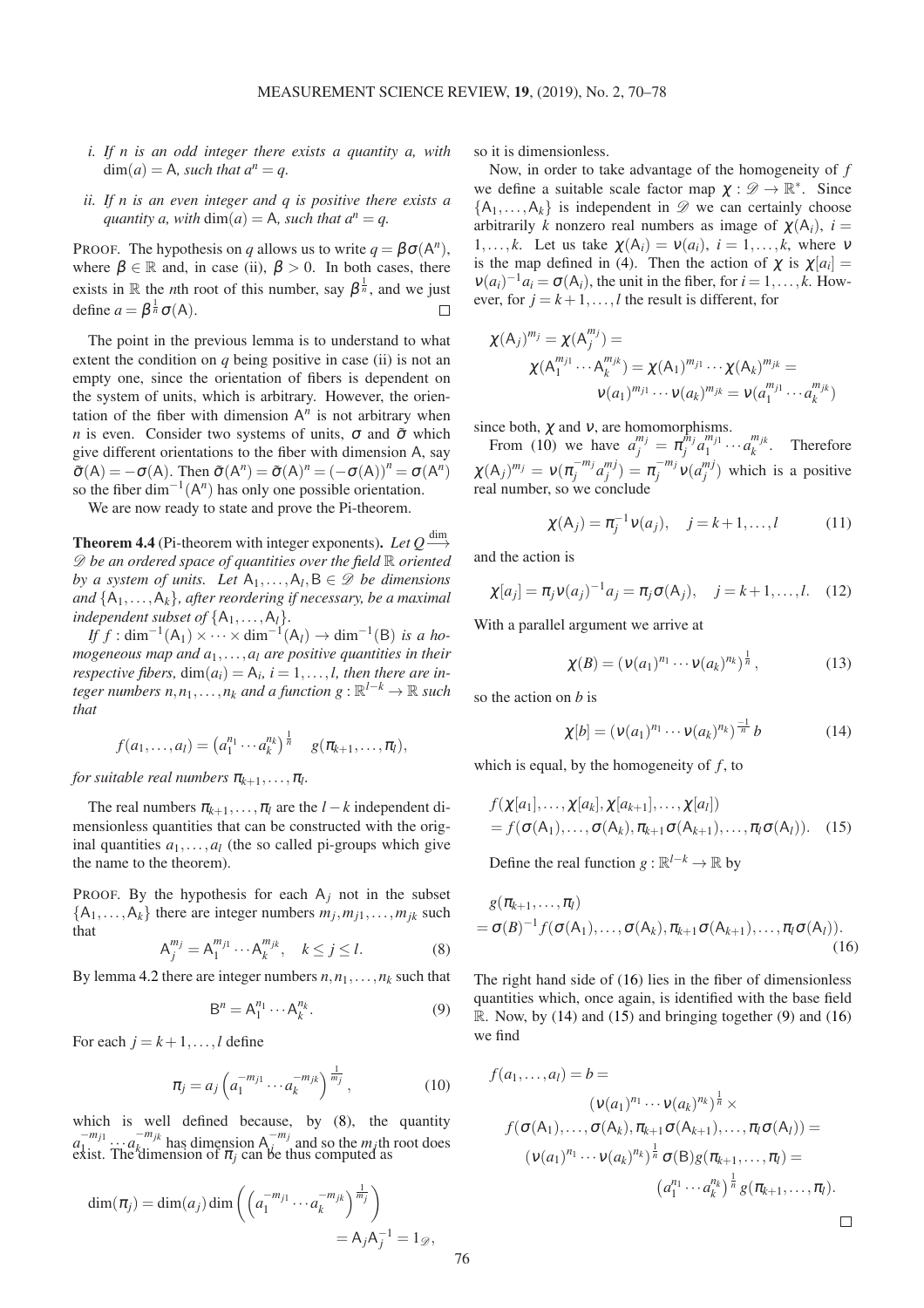#### <span id="page-7-0"></span>5. DIFFERENTIAL AND INTEGRAL CALCULUS

Differential and integral calculus are, possibly, the most important mathematical tools in Physics. Therefore, their use with quantities has to be justified in the context of a space of quantities. The first step, however, is to provide the space of quantities with a topology so that the concept of limit can be properly handled. Since all these concepts make sense in a complete field and we want also to preserve the order structure, we need a complete ordered field as base field, that is, the field of real numbers so, in this section, it is also assumed  $F = \mathbb{R}$ .

Since the definition of a space of quantities  $Q \stackrel{\text{dim}}{\longrightarrow} \mathscr{D}$  is purely algebraic, the only hint to impose a topology on it is that the operations in *Q* be continuous maps, as well as the projection map, dim, on the group of dimensions  $\mathscr{D}$ .

We also want to take advantage of the order structure defined in section [3.](#page-2-0) Remember that the standard topology of  $\mathbb R$  can be thought of as induced by its order, so the same can be applied to each fiber. With this topology the operations of addition and product by scalar numbers are both continuous as they are in R.

On the other hand, the fibers which make the space of quantities are bound by the algebraic properties which are summarized in the group structure of the group of dimensions  $\mathscr{D}$ . This is, by definition, a finitely generated free Abelian group. There are several topologies that can be assumed in the group  $\mathscr D$  which make it into a topological group, but we choose to endow it with the discrete topology because, first, it is the choice coherent with our previous choice of discarding an order relation among quantities of different dimensions and, second, it enables us to state and prove proposition [5.1](#page-7-1) which is quite a natural result to be expected.

Finally, in [\[1\]](#page-8-0) it is shown that a space of quantities  $Q \stackrel{\text{dim}}{\longrightarrow}$  $\mathscr{D}$  over the field  $\mathbb R$  is algebraically isomorphic with  $\mathscr{D} \times \mathbb R$ with suitable operations defined therein. This is to say, *Q* can be seen as a trivial fiber bundle with base  $\mathscr D$  and fiber  $\mathbb R$ . Therefore, it is only natural to assume as topology for *Q* the product topology in  $\mathscr{D} \times \mathbb{R}$ . Accordingly to the previous two paragraphs, a base for this topology is that of open intervals in each fiber. The map dim :  $Q \rightarrow \mathcal{D}$  is trivially continuous. Thus, the space of quantities can be described in this respect as a bundle whose fibers are 1-dimensional positively oriented linearly ordered order-topological vector spaces.

Now we consider quantities as variables in order to define maps and deal with them towards the definition of derivative. A variable quantity often depends on a real parameter, so we consider first this case and study the conditions for such a map to be continuous. The first proposition shows that a continuous map in *Q* must lie on a single fiber.

<span id="page-7-1"></span>**Proposition 5.1.** *Let*  $f : \mathbb{R} \to Q$  *be continuous. Then*  $f(\mathbb{R})$ *lies in a single fiber of Q.*

PROOF. Let us prove the equivalent statement: if  $f(\mathbb{R})$  is not contained in a single fiber, then *f* is not continuous. Let *x*, *y* be real numbers such that  $\dim(f(x)) \neq \dim(f(y))$ and assume  $x < y$ . Define the subset of R of the numbers less than *y* and with image by *f* in the same fiber that *x*,  $S = \{z \in \mathbb{R} : \dim(f(z)) = \dim(f(x)) \text{ and } z < y\}$ , which is a nonempty set ( $x \in S$ ) and with upper bound *y*. Denote  $y_0$  the least upper bound of *S*, which is an accumulation point of *S*, and consider the following two possible choices.

First, if  $y_0 \in S$ , then  $y_0 < y$  and dim $(f(y_0)) = \dim(f(x)) =$ A. We now show that the inverse image of the set  ${A}$ , which is open in  $\mathscr{D}$ , by the map dim  $\circ$  *f* is not open in *Q*, for *y*<sub>0</sub> is in that inverse image but it is not an interior point. In fact, any open ball in the fiber centered on  $y_0$  and radius less than  $|y - y_0|$  contains points not in *S* and not in  $(\dim ∘ f)^{-1}(A)$ . Therefore, dim  $\circ$  *f* is not a continuous map, and so is *f* because dim is continuous.

Second, if  $y_0 \notin S$ , apply the same argument to the complementary set of  ${A}$  in  $\mathcal{D}$ , which is again an open set. Its inverse image by dim ◦ *f* contains *y*<sup>0</sup> which, again, is not an interior point.  $\Box$ 

Therefore, a necessary condition for a map  $f : \mathbb{R} \to Q$  to be continuous is that  $f(\mathbb{R})$  is contained in a single fiber in *Q*.

It is also usual to consider a variable quantity as a parameter for another, e.g. time as parameter for the length travelled by a moving particle. Since any single fiber is homeomorphic with R, the previous proposition applies to this case as well. It is stated in the following corollary.

**Corollary 5.2.** *Let* A *be a dimension in*  $\mathscr{D}$  *and*  $\dim^{-1}(A)$  *its* fiber in Q. If a map  $f : \dim^{-1}(\mathsf{A}) \to Q$  is continuous, then its *image is contained in a single fiber of Q.*

In the following, we only consider maps of the form *f* :  $\mathbb{R} \to \text{dim}^{-1}(\mathsf{B})$  or  $f : \text{dim}^{-1}(\mathsf{A}) \to \text{dim}^{-1}(\mathsf{B})$ , which include all continuous maps, so in fact we are considering maps of the form  $\mathbb{R} \to \mathbb{R}$  and, thus, differential and integral calculus can be readily established. But before we give a definition of derivative and of integral with quantities it proves useful to point how limits of functions can be dealt with in the fashion of metric spaces. Once we have adopted a topology in *Q* the concept of limit of a map in *Q* is established. Nevertheless, the following lemma states that the definition of limit in *Q* can be reduced to that in  $\mathbb R$  due to that topology.

**Lemma 5.3.** *Let* A, B *be dimensions in*  $\mathcal{D}$ , *a*, *b* quantities with  $\dim(a) = A$ ,  $\dim(b) = B$ , and  $f : \dim^{-1}(A) \to \dim^{-1}(B)$  a *map. The limit of f at a is b if for any positive quantity* <sup>ε</sup> *with*  $\dim(\mathcal{E}) = B$ *, there is a positive quantity*  $\delta$  *with*  $\dim(\delta) = A$ *, such that, given*  $a' \in \text{dim}^{-1}(A)$ , if  $|a'-a| < \delta$  then  $|f(a') |b| < \varepsilon$ *.* 

PROOF. A basis for the topology in *Q* is obtained from the product of a basis in  $\mathscr{D}$  (single elements) and a basis in  $\mathbb R$ (open intervals or balls); we get, thus, open intervals in each fiber. Now apply the standard definition of limit in a given topology, but take into account that any open set containing *a* can be substituted by an open ball in the fiber  $\dim^{-1}(A)$  centered in *a*, and the same applies for *b*. An open ball centered on *a* is described a  $|a'-a| < \delta$ , while the open ball centered on *b* can be described as  $|b'-b| < \varepsilon$ , so the lemma follows.

For the sake of completeness the definitions of the derivative and of the integral follow.  $\Box$